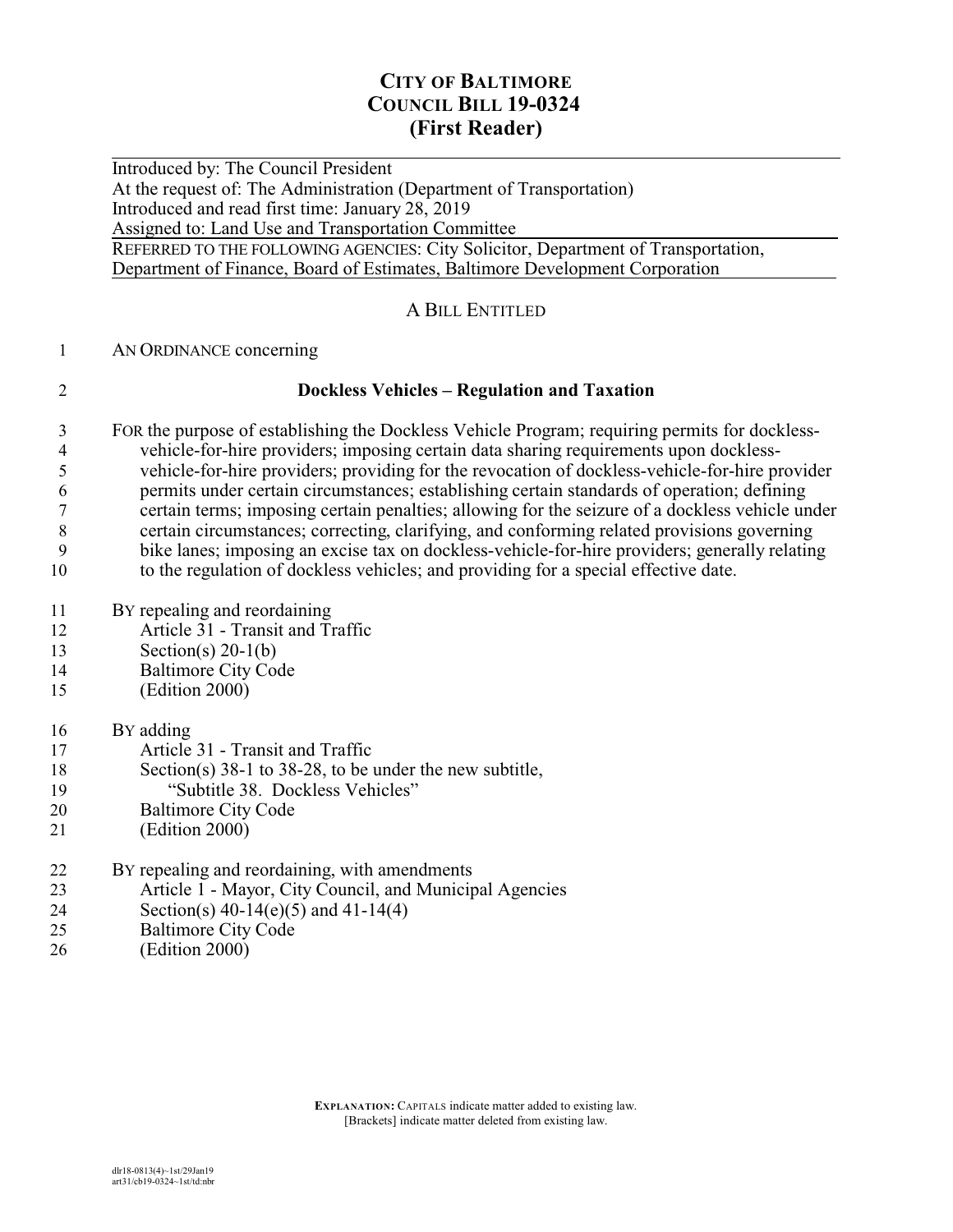| $\mathbf{1}$<br>$\overline{c}$<br>3<br>4<br>5<br>6 | BY adding<br>Article 28 - Taxes<br>Section(s) $31-1$ to $31-5$ , to be under the new subtitle,<br>"Subtitle 31. Dockless Vehicles"<br><b>Baltimore City Code</b><br>(Edition 2000)             |
|----------------------------------------------------|------------------------------------------------------------------------------------------------------------------------------------------------------------------------------------------------|
| 7<br>$\,8\,$                                       | SECTION 1. BE IT ORDAINED BY THE MAYOR AND CITY COUNCIL OF BALTIMORE, That the<br>Laws of Baltimore City read as follows:                                                                      |
| 9                                                  | <b>Baltimore City Code</b>                                                                                                                                                                     |
| 10                                                 | <b>Article 31. Transit and Traffic</b>                                                                                                                                                         |
| 11                                                 | <b>Subtitle 20. Bike Lanes</b>                                                                                                                                                                 |
| 12                                                 | § 20-1. Definitions.                                                                                                                                                                           |
| 13                                                 | (b) <i>Bike Lane</i> .                                                                                                                                                                         |
| 14<br>15<br>16                                     | "Bike Lane" means a portion of a City street designated exclusively for single directional<br>[bicycle] FLOW OF BICYCLES AND DOCKLESS VEHICLES, AS THOSE TERMS ARE DEFINED IN<br>THIS ARTICLE. |
| 17                                                 | <b>Subtitle 38. DOCKLESS VEHICLES</b>                                                                                                                                                          |
| 18                                                 | <b>PART 1. DEFINITIONS; GENERAL PROVISIONS</b>                                                                                                                                                 |
| 19                                                 | § 38-1. DEFINITIONS.                                                                                                                                                                           |
| 20                                                 | (A) <i>IN GENERAL</i> .                                                                                                                                                                        |
| 21                                                 | IN THIS SUBTITLE, THE FOLLOWING TERMS HAVE THE MEANINGS INDICATED.                                                                                                                             |
| 22                                                 | (B) DOCKLESS VEHICLE.                                                                                                                                                                          |
| 23<br>24                                           | "DOCKLESS VEHICLE" MEANS A BICYCLE, E-BIKE OR E-SCOOTER THAT DOES NOT REQUIRE<br>THE CONSTRUCTION OF A SPECIAL DOCKING LOCATION FOR ITS USE.                                                   |
| 25                                                 | (C) DOCKLESS VEHICLE FOR HIRE.                                                                                                                                                                 |
| 26<br>27<br>28                                     | "DOCKLESS VEHICLE FOR HIRE" MEANS A DOCKLESS VEHICLE AVAILABLE FOR SHORT-<br>TERM RENTAL BY A PROVIDER FOR THE PURPOSE OF PROVIDING INDIVIDUAL<br>TRANSPORTATION ON A PUBLIC RIGHT-OF-WAY.     |
| 29                                                 | $(D)$ E-BIKE.                                                                                                                                                                                  |
| 30                                                 | (1) IN GENERAL.                                                                                                                                                                                |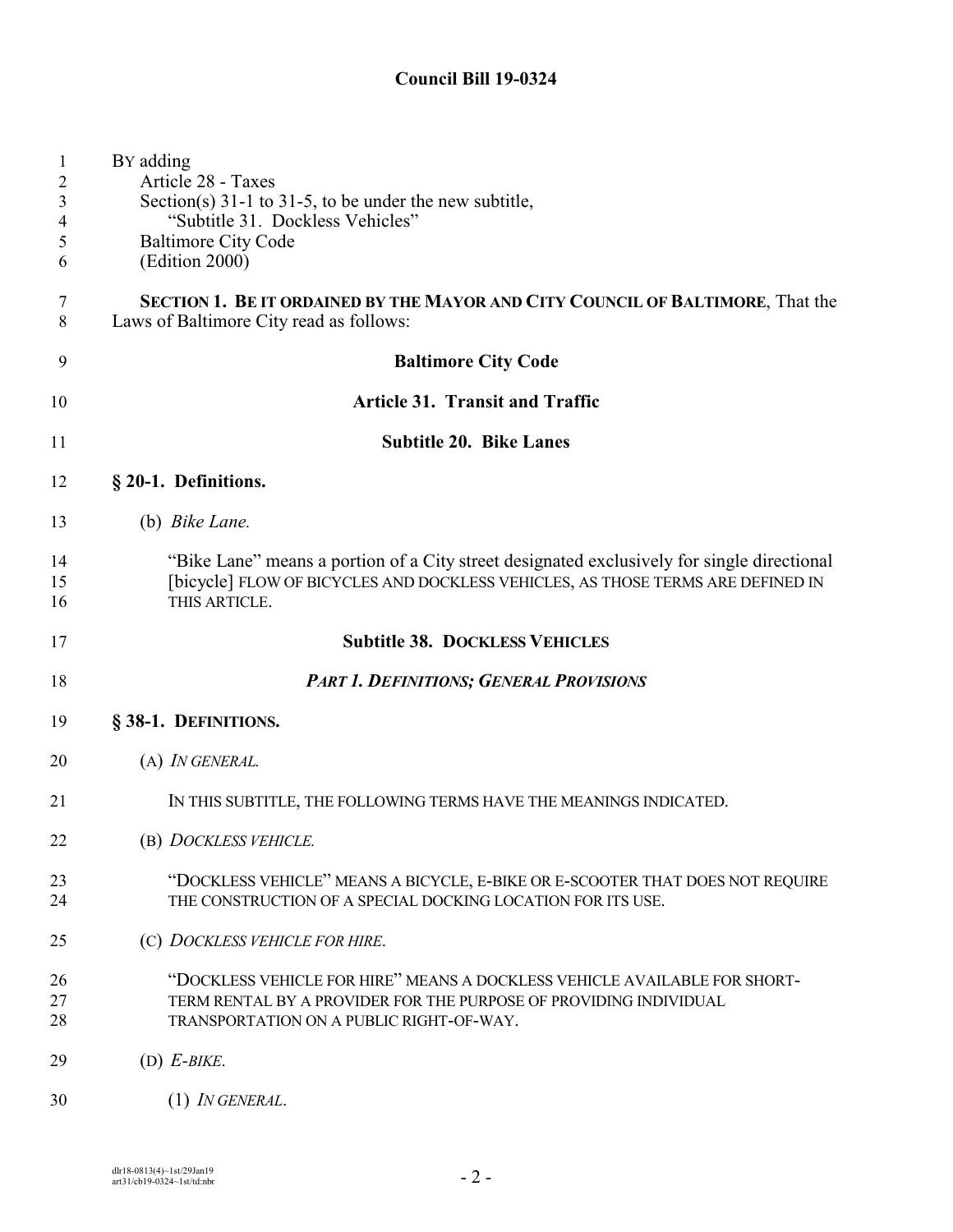| $\mathbf{1}$   | "E-BIKE" MEANS A DEVICE DESIGNED AND EQUIPPED WITH:                                                         |
|----------------|-------------------------------------------------------------------------------------------------------------|
| $\overline{2}$ | (I) AN ELECTRIC MOTOR FOR SELF-PROPULSION;                                                                  |
| 3<br>4         | (II) 2 TANDEM WHEELS, EITHER OF WHICH IS MORE THAN 20 INCHES IN DIAMETER;<br><b>AND</b>                     |
| 5<br>6         | (III) A LOCKING DEVICE TO EITHER LOCK ITSELF OR LOCK TO EXISTING<br>STRUCTURES.                             |
| 7              | (2) EXCLUSIONS.                                                                                             |
| 8              | "E-BIKE" DOES NOT INCLUDE:                                                                                  |
| 9              | (I) A MOTORCYCLE;                                                                                           |
| 10             | (II) A MOTOR VEHICLE;                                                                                       |
| 11             | (III) A PUBLIC TRANSPORTATION VEHICLE; OR                                                                   |
| 12<br>13       | (IV) A DIRT BIKE AS DEFINED IN ARTICLE 19, $\S$ 40-1(C) {"DEFINITIONS - DIRT<br>$BIKE''$ }; OR              |
| 14<br>15       | (V) A MINIBIKE AS DEFINED IN ARTICLE 19, $\S$ 40-1(D) {"DEFINITIONS –<br>MINIBIKE"}.                        |
| 16             | $(E)$ E-SCOOTER.                                                                                            |
| 17             | $(1)$ IN GENERAL.                                                                                           |
| 18             | "E-SCOOTER" MEANS A DEVICE DESIGNED AND EQUIPPED WITH:                                                      |
| 19             | (I) A MOTOR FOR SELF-PROPULSION;                                                                            |
| 20<br>21       | (II) 2 WHEELS BELOW A PLATFORM ON WHICH A USER CAN STAND UPRIGHT TO<br>OPERATE AND CONTROL THE VEHICLE; AND |
| 22<br>23       | (III) A LOCKING DEVICE TO EITHER LOCK ITSELF OR LOCK TO EXISTING<br>STRUCTURES.                             |
| 24<br>25       | (2) <i>EXCLUSIONS</i> .                                                                                     |
| 26             | "E-SCOOTER" DOES NOT INCLUDE:                                                                               |
| 27             | (I) A MOTORCYCLE;                                                                                           |
| 28             | (II) A MOTOR VEHICLE;                                                                                       |
| 29             | (III) A PUBLIC TRANSPORTATION VEHICLE; OR                                                                   |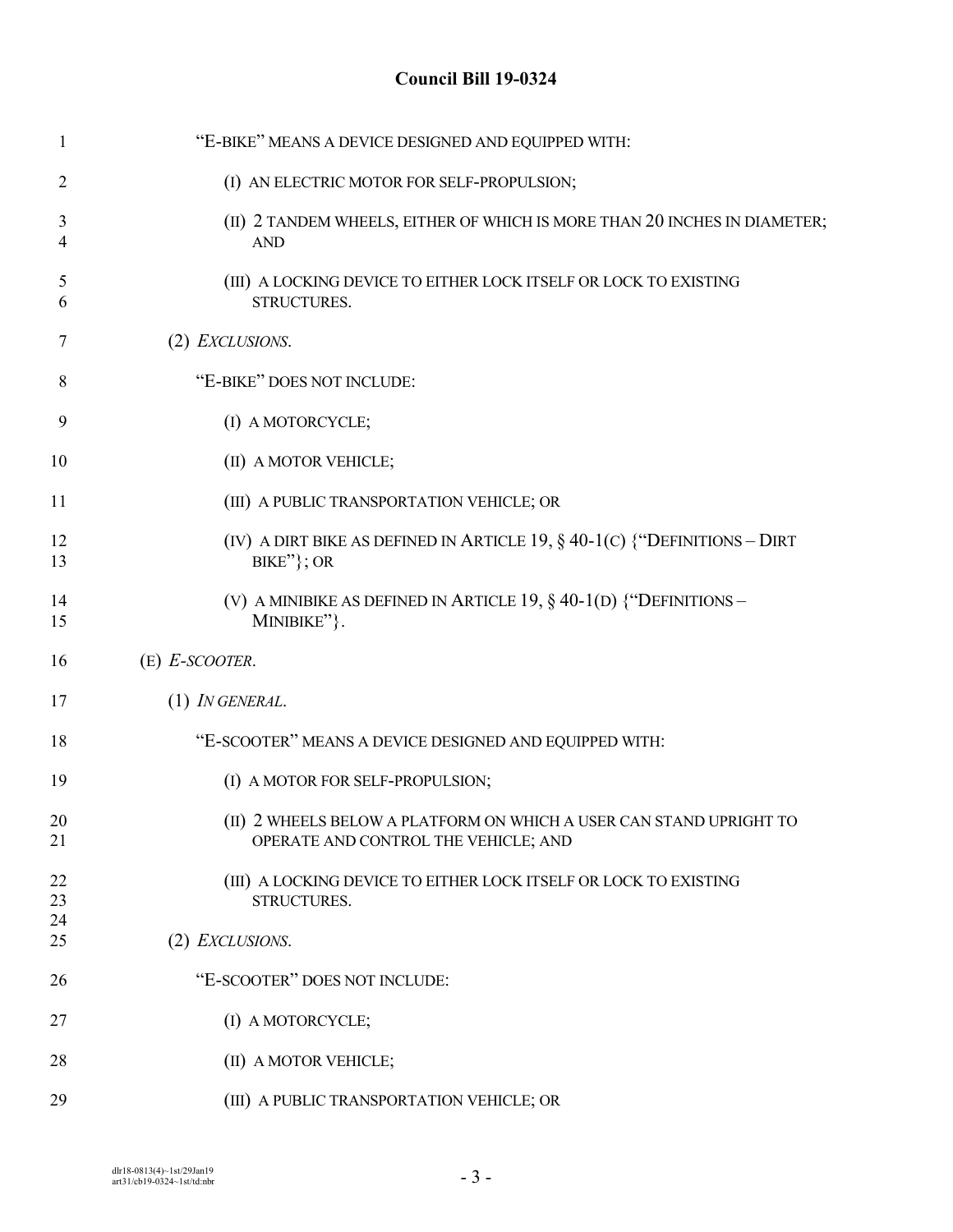| 1<br>$\overline{2}$ | (IV) A DIRT BIKE AS DEFINED IN ARTICLE 19, $\S$ 40-1(C) {"DEFINITIONS - DIRT<br>$BIKE''$ }; OR                                                         |
|---------------------|--------------------------------------------------------------------------------------------------------------------------------------------------------|
| 3<br>4              | (V) A MINIBIKE AS DEFINED IN ARTICLE 19, $\S$ 40-1(D) {"DEFINITIONS -<br>MINIBIKE"}.                                                                   |
| 5                   | (F) ENFORCEMENT OFFICER.                                                                                                                               |
| 6                   | "ENFORCEMENT OFFICER" HAS THE MEANING STATED IN CITY CODE ARTICLE 1, § 41-1(C).                                                                        |
| 7                   | (G) PROVIDER.                                                                                                                                          |
| 8                   | "PROVIDER" MEANS A PROVIDER OF DOCKLESS VEHICLES FOR HIRE.                                                                                             |
| 9                   | (H) PROGRAM.                                                                                                                                           |
| 10<br>11            | "PROGRAM" MEANS THE DOCKLESS VEHICLE PROGRAM ESTABLISHED PURSUANT TO THIS<br>SUBTITLE.                                                                 |
| 12                  | $(I)$ USER.                                                                                                                                            |
| 13                  | "USER" MEANS ANY MEMBER OF THE PUBLIC.                                                                                                                 |
| 14                  | §38-2. MANDATORY, PROHIBITORY, AND PERMISSIVE TERMS.                                                                                                   |
| 15                  | (A) MANDATORY TERMS.                                                                                                                                   |
| 16<br>17            | "MUST" AND "SHALL" ARE EACH MANDATORY TERMS USED TO EXPRESS A REQUIREMENT<br>OR TO IMPOSE A DUTY.                                                      |
| 18                  | (B) PROHIBITORY TERMS.                                                                                                                                 |
| 19<br>20            | "MAY NOT" AND "NO  MAY" ARE EACH MANDATORY NEGATIVE TERMS USED TO<br>ESTABLISH A PROHIBITION.                                                          |
| 21                  | (C) PERMISSIVE TERMS.                                                                                                                                  |
| 22                  | "MAY" IS PERMISSIVE.                                                                                                                                   |
| 23                  | § 38-3. RULES AND REGULATIONS.                                                                                                                         |
| 24                  | (A) IN GENERAL.                                                                                                                                        |
| 25                  | THE DIRECTOR MUST ADOPT RULES AND REGULATIONS TO CARRY OUT THIS SUBTITLE.                                                                              |
| 26                  | (B) FILING WITH LEGISLATIVE REFERENCE.                                                                                                                 |
| 27<br>28            | A COPY OF ALL RULES AND REGULATIONS ADOPTED UNDER THIS SUBTITLE MUST BE FILED<br>WITH THE DEPARTMENT OF LEGISLATIVE REFERENCE BEFORE THEY TAKE EFFECT. |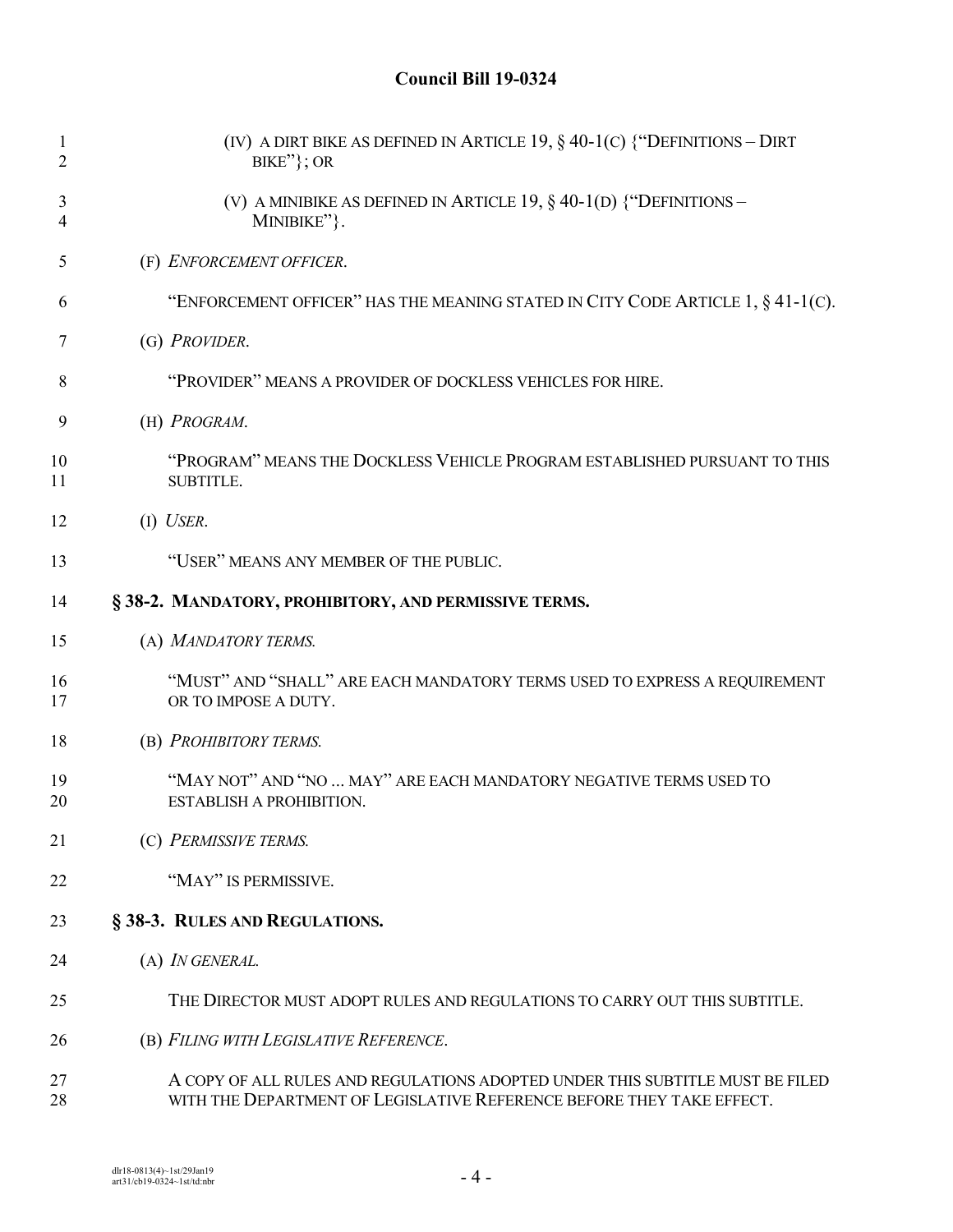| 1              | (C) POSTED TO DEPARTMENT WEBSITE.                                                                                                                                               |
|----------------|---------------------------------------------------------------------------------------------------------------------------------------------------------------------------------|
| 2<br>3         | A COPY OF ALL RULES AND REGULATIONS ADOPTED UNDER THIS SUBTITLE MUST BE<br>POSTED ON A DEPARTMENT WEBSITE.                                                                      |
| 4              | §§ 38-4 TO 38-5. {RESERVED}                                                                                                                                                     |
| 5              | <b>PART 2. DOCKLESS VEHICLE PROGRAM</b>                                                                                                                                         |
| 6              | §38-6. DOCKLESS VEHICLE PROGRAM ESTABLISHED.                                                                                                                                    |
| 7              | (A) <i>IN GENERAL</i> .                                                                                                                                                         |
| 8<br>9         | THERE IS A DOCKLESS VEHICLE PROGRAM ESTABLISHED FOR THE PURPOSE OF<br>REGULATING THE OPERATION OF DOCKLESS VEHICLES AND DOCKLESS VEHICLES FOR HIRE.                             |
| 10             | (B) DEPARTMENT OF TRANSPORTATION TO ADMINISTER.                                                                                                                                 |
| 11<br>12       | THE DEPARTMENT IS RESPONSIBLE FOR ADMINISTERING IN A MANNER CONSISTENT WITH<br>THIS SUBTITLE.                                                                                   |
| 13             | (C) COST RECOVERY.                                                                                                                                                              |
| 14<br>15<br>16 | THE COST OF PROGRAM ADMINISTRATION SHALL BE CHARGED TO THE PROVIDERS<br>THROUGH THE IMPOSITION OF FEES ESTABLISHED BY THE DEPARTMENT AND APPROVED BY<br>THE BOARD OF ESTIMATES. |
| 17             | (D) PROGRAM TERMINATION.                                                                                                                                                        |
| 18             | (1) THE PROGRAM MAY BE TERMINATED AT ANY TIME BY:                                                                                                                               |
| 19<br>20       | (I) THE DIRECTOR, WITH 60 DAYS PRIOR NOTICE TO THE CITY COUNCIL AND ALL<br>PROVIDERS; OR                                                                                        |
| 21             | (II) ORDINANCE OF THE MAYOR AND CITY COUNCIL.                                                                                                                                   |
| 22             | (2) A TERMINATION OF THE PROGRAM OPERATES TO                                                                                                                                    |
| 23             | (I) REVOKE ALL EXISTING PERMITS ISSUED UNDER THIS SUBTITLE; AND                                                                                                                 |
| 24<br>25<br>26 | (II) REQUIRE ALL DOCKLESS VEHICLES FOR HIRE TO BE REMOVED FROM PUBLIC<br>RIGHT-OF-WAYS WITHIN 48 HOURS FROM THE EFFECTIVE DATE OF THE<br>TERMINATION.                           |
| 27             | §38-7. SCOPE OF PROGRAM.                                                                                                                                                        |

THE PROGRAM ESTABLISHED UNDER THIS SUBTITLE SHALL: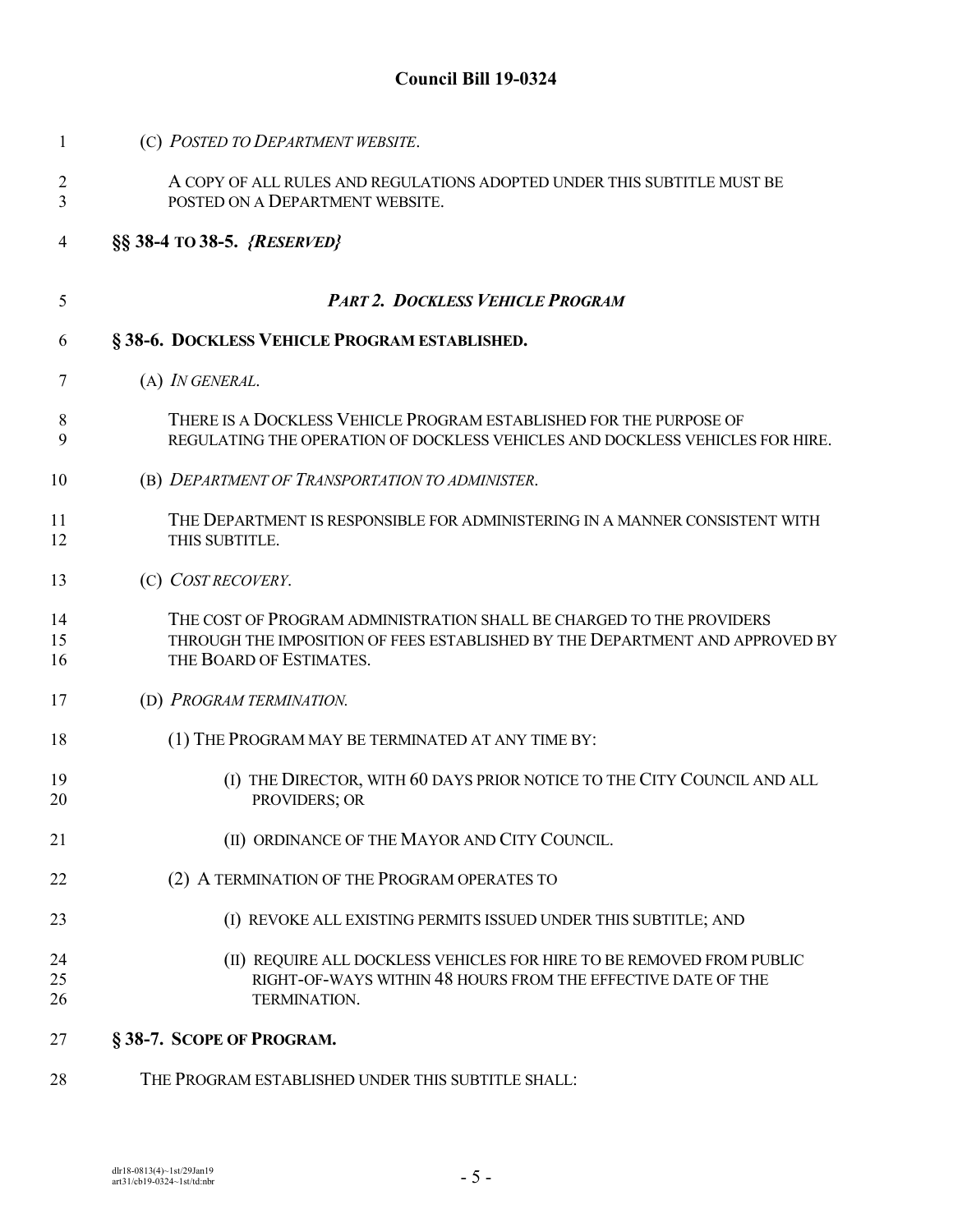| 1<br>$\overline{c}$<br>3 | (1) PROVIDE, IN A MANNER ESTABLISHED BY THE DIRECTOR, EQUITABLE ACCESS TO<br>DOCKLESS VEHICLES FOR HIRE THROUGHOUT THE CITY AND IN UNDER-SERVED AREAS;<br><b>AND</b>                                                                                    |
|--------------------------|---------------------------------------------------------------------------------------------------------------------------------------------------------------------------------------------------------------------------------------------------------|
| 4                        | (2) BE LIMITED TO PERMITTING:                                                                                                                                                                                                                           |
| 5<br>6<br>7              | (I) NO MORE THAN 6 PROVIDERS, ALLOCATED, AS DETERMINED BY THE DIRECTOR,<br>AMONG THE 3 TYPES OF DOCKLESS VEHICLES PERMITTED UNDER THIS<br><b>SUBTITLE; AND</b>                                                                                          |
| 8<br>9<br>10             | (II) NO MORE THAN 12,000 DOCKLESS VEHICLES TO BE ALLOCATED, AS<br>DETERMINED BY THE DIRECTOR, AMONG THE 3 TYPES OF DOCKLESS VEHICLES<br>PERMITTED UNDER THIS SUBTITLE.                                                                                  |
| 11                       | §38-8. PERMIT REQUIRED.                                                                                                                                                                                                                                 |
| 12                       | (A) <i>IN GENERAL</i> .                                                                                                                                                                                                                                 |
| 13<br>14                 | NO PROVIDER MAY OPERATE A DOCKLESS-VEHICLE-FOR-HIRE BUSINESS WITHOUT HAVING<br>FIRST OBTAINED A PERMIT FROM THE DIRECTOR.                                                                                                                               |
| 15                       | (B) ISSUANCE.                                                                                                                                                                                                                                           |
| 16<br>17                 | THE DIRECTOR MAY ISSUE A PERMIT UNDER THIS SUBTITLE IN THE FORM THE DIRECTOR<br>REQUIRES.                                                                                                                                                               |
| 18                       | §38-9. PERMIT APPLICATIONS.                                                                                                                                                                                                                             |
| 19                       | $(A)$ FORM.                                                                                                                                                                                                                                             |
| 20<br>21<br>22           | AN APPLICATION FOR A PERMIT TO OPERATE A DOCKLESS-VEHICLE-FOR-HIRE BUSINESS<br>MUST BE SUBMITTED IN THE FORM REQUIRED BY THE RULES AND REGULATIONS ADOPTED<br>UNDER THIS SUBTITLE.                                                                      |
| 23                       | (B) CONTENTS.                                                                                                                                                                                                                                           |
| 24                       | THE PERMIT APPLICATION MUST INCLUDE:                                                                                                                                                                                                                    |
| 25<br>26                 | (1) THE PROVIDER'S FULL LEGAL NAME AND ANY TRADE NAME(S) UNDER WHICH IT<br><b>OPERATES;</b>                                                                                                                                                             |
| 27<br>28<br>29<br>30     | (2) DOCUMENTARY EVIDENCE FROM AN INSURANCE COMPANY INDICATING THAT THE<br>INSURANCE COMPANY HAS BOUND ITSELF TO PROVIDE LIABILITY INSURANCE TO<br>THE PROVIDER AS REQUIRED BY THE DIRECTOR IN THE RULES AND REGULATIONS<br>ADOPTED UNDER THIS SUBTITLE; |
| 31                       | (3) AN AGREEMENT TO INDEMNIFY THE CITY;                                                                                                                                                                                                                 |
| 32                       | (4) A PERFORMANCE BOND AS PROVIDED IN $\S$ 38-23 OF THIS SUBTITLE; AND                                                                                                                                                                                  |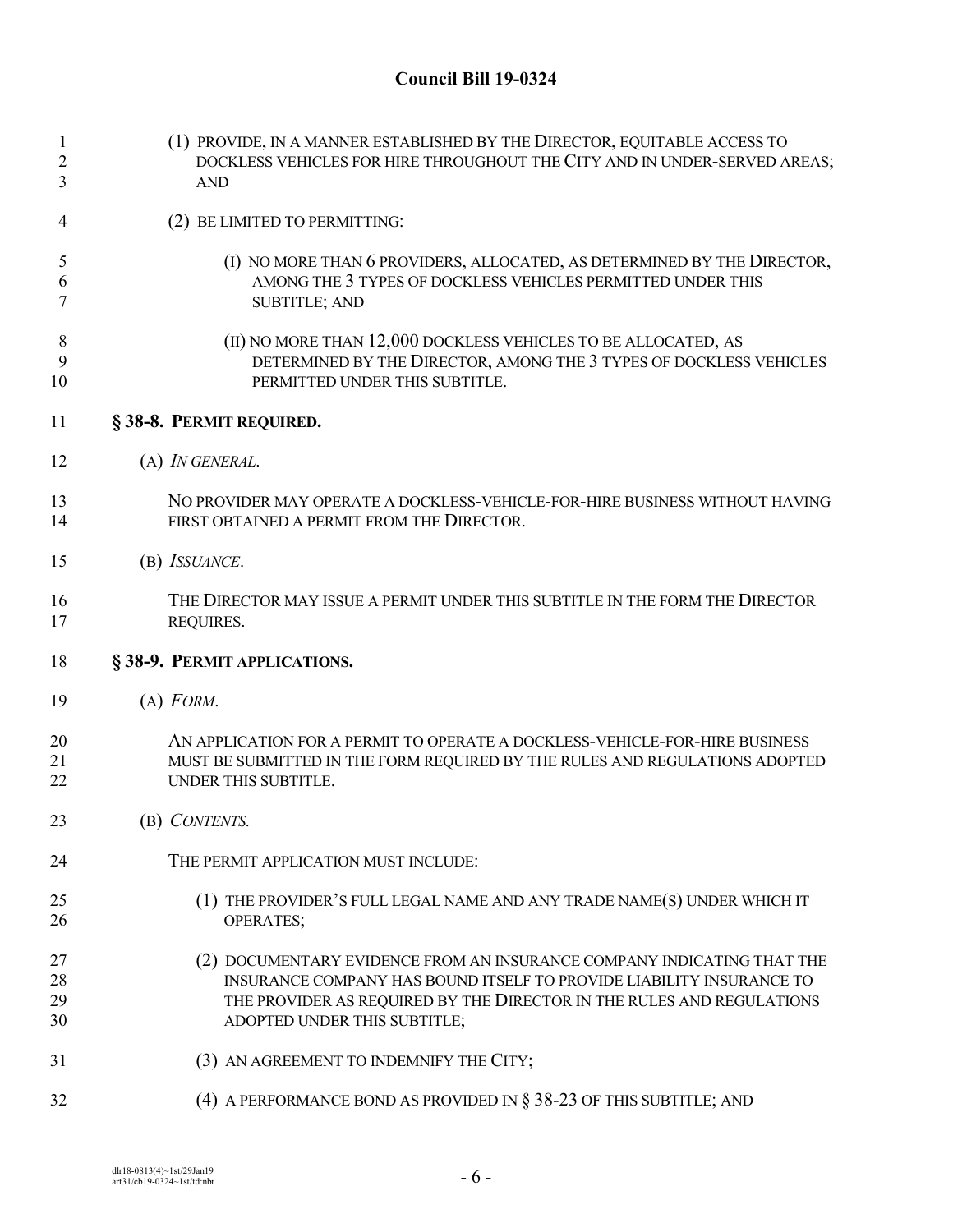| $\mathbf{1}$<br>$\overline{2}$ | (5) ANY OTHER INFORMATION REQUIRED BY THE RULES AND REGULATIONS ADOPTED<br>UNDER THIS SUBTITLE.                                                                                                                                |
|--------------------------------|--------------------------------------------------------------------------------------------------------------------------------------------------------------------------------------------------------------------------------|
| $\mathfrak{Z}$                 | §38-10. TERM AND RENEWAL.                                                                                                                                                                                                      |
| 4                              | $(A)$ TERM.                                                                                                                                                                                                                    |
| 5<br>6                         | A PERMIT ISSUED UNDER THIS SUBTITLE EXPIRES ON THE 1 <sup>st</sup> ANNIVERSARY OF ITS<br>EFFECTIVE DATE AND IS RENEWABLE AS PROVIDED IN THIS SECTION.                                                                          |
| 7                              | (B) RENEWAL APPLICATION.                                                                                                                                                                                                       |
| 8<br>9                         | THE APPLICATION FOR RENEWAL MUST BE IN THE FORM AND CONTAIN THE INFORMATION<br>REQUIRED UNDER § 38-9 OF THIS SUBTITLE.                                                                                                         |
| 10                             | § 38-11. PERMIT NOT TRANSFERABLE OR SHAREABLE.                                                                                                                                                                                 |
| 11<br>12<br>13                 | A PERMIT ISSUED UNDER THIS SUBTITLE TO ANY PROVIDER IS NOT ASSIGNABLE OR<br>TRANSFERABLE TO OR SHAREABLE WITH ANY OTHER PROVIDER NOT IDENTIFIED IN THE<br>PERMIT.                                                              |
| 14                             | § 38-12. DATA SHARING REQUIREMENTS.                                                                                                                                                                                            |
| 15                             | (A) IN GENERAL.                                                                                                                                                                                                                |
| 16<br>17                       | AS A CONDITION TO HOLDING A PERMIT, A PROVIDER MUST SUBMIT DATA AND REPORTS AS<br>REQUIRED BY THE DIRECTOR IN A FORMAT DETERMINED BY THE DIRECTOR.                                                                             |
| 18                             | (B) CONFIDENTIALITY.                                                                                                                                                                                                           |
| 19<br>20                       | (1) EXCEPT AS OTHERWISE REQUIRED BY LAW, THE DATA AND REPORTS PROVIDED TO THE<br>DEPARTMENT UNDER THIS SECTION MUST BE KEPT CONFIDENTIAL.                                                                                      |
| 21<br>22                       | (2) IF DISCLOSURE OF THE DATA AND REPORTS IS REQUIRED BY LAW, THE DEPARTMENT<br>MUST PROVIDE THE PROVIDER WITH REASONABLE PRIOR NOTICE OF THE DISCLOSURE.                                                                      |
| 23                             | (C) USER PRIVACY PROTECTIONS.                                                                                                                                                                                                  |
| 24<br>25                       | A PROVIDER MUST ESTABLISH A PRIVACY POLICY APPROVED BY THE DEPARTMENT THAT<br>SAFEGUARDS USER INFORMATION.                                                                                                                     |
| 26                             | §38-13. PERMIT REVOCATION.                                                                                                                                                                                                     |
| 27                             | (A) IN GENERAL.                                                                                                                                                                                                                |
| 28<br>29<br>30                 | AFTER A HEARING CONDUCTED IN ACCORDANCE WITH THE RULES AND REGULATIONS<br>ADOPTED UNDER THIS SUBTITLE AND WITH PROPER NOTICE TO THE PROVIDER, THE<br>DEPARTMENT MAY REVOKE A PERMIT IF THE DEPARTMENT FINDS THAT THE PROVIDER: |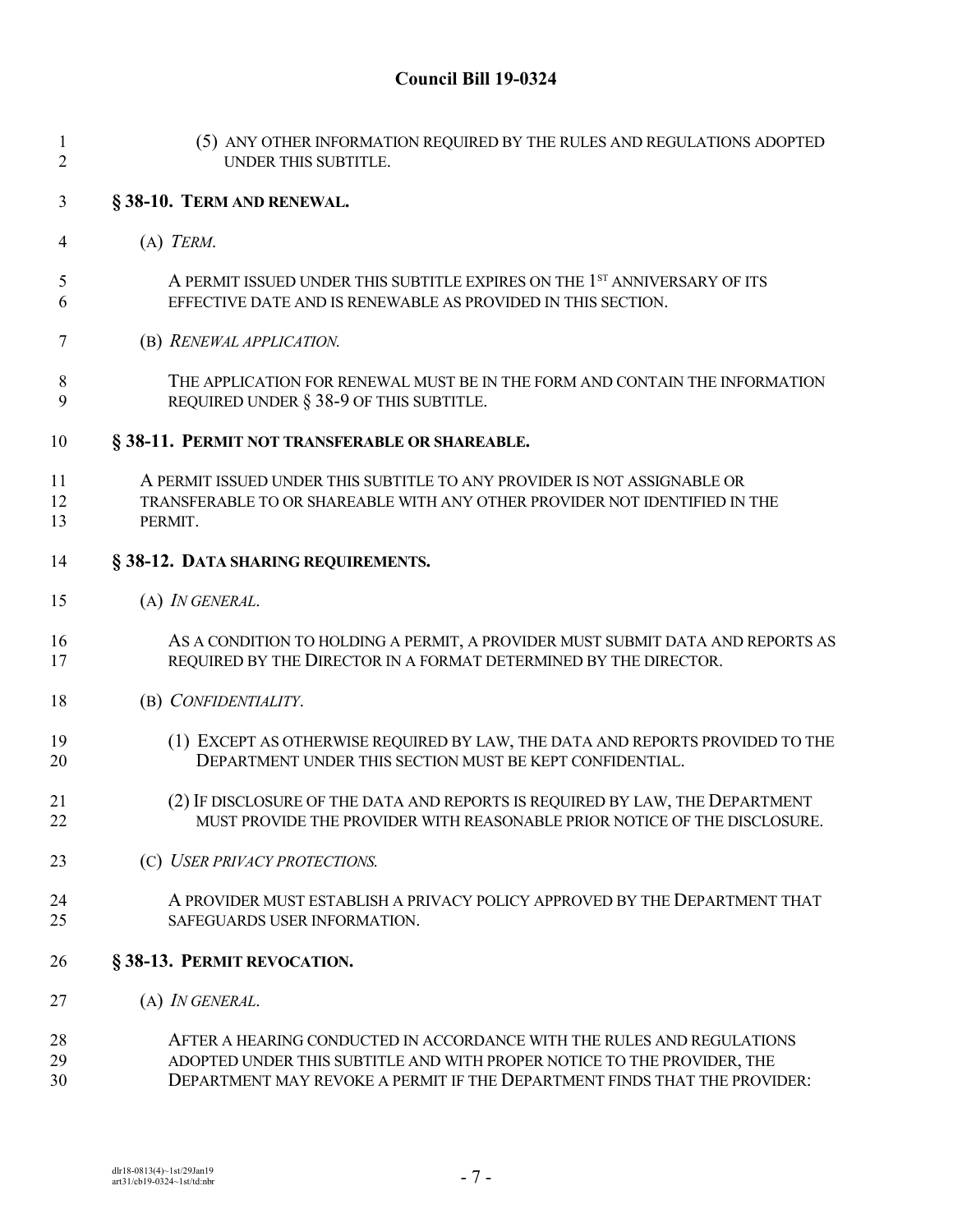| $\mathbf{1}$   | (1) INTENTIONALLY OR KNOWINGLY MADE A FALSE STATEMENT AS TO A MATERIAL          |
|----------------|---------------------------------------------------------------------------------|
| $\overline{2}$ | MATTER ON THE PERMIT APPLICATION;                                               |
| 3              | (2) FAILED TO MAINTAIN THE LIABILITY INSURANCE REQUIRED THE DIRECTOR IN THE     |
| 4              | RULES AND REGULATIONS ADOPTED UNDER THIS SUBTITLE;                              |
| 5              | (3) FAILED TO SUPPLY THE DATA REQUIRED UNDER THIS SUBTITLE;                     |
| 6              | (4) FAILED TO PAY ANY FEES AND TAXES REQUIRED UNDER THIS SUBTITLE OR THE        |
| 7              | <b>BALTIMORE CITY CODE;</b>                                                     |
| 8              | (5) FAILED TO PROVIDE A PERFORMANCE BOND AS PROVIDED IN $\S$ 38-23 OF THIS      |
| 9              | <b>SUBTITLE; OR</b>                                                             |
| 10             | (6) WAS CONVICTED TWICE WITHIN A 12-MONTH PERIOD OF A VIOLATION OF THIS         |
| 11             | <b>SUBTITLE.</b>                                                                |
| 12             | (B) FORM AND EFFECT OF REVOCATION.                                              |
| 13             | (1) ANY REVOCATION UNDER THIS SECTION MUST BE IN WRITING FROM THE DEPARTMENT    |
| 14             | AND SPECIFY THE REASONS FOR THE ACTION.                                         |
| 15             | (2) A PROVIDER RECEIVING A REVOCATION UNDER THIS SECTION IS PROHIBITED FROM     |
| 16             | APPLYING FOR A PERMIT UNDER THIS SUBTITLE FOR 2 YEARS FROM THE DATE OF THE      |
| 17             | REVOCATION.                                                                     |
| 18             | § 38-14. APPEALS.                                                               |
| 19             | (A) IN GENERAL.                                                                 |
| 20             | A PROVIDER AGGRIEVED BY A DECISION OF THE DEPARTMENT MAY APPEAL THAT            |
| 21             | DECISION TO THE DIRECTOR IN WRITING WITHIN 10 DAYS OF THE DEPARTMENT'S          |
| 22             | DECISION.                                                                       |
| 23             | (B) DECISION.                                                                   |
| 24             | THE DIRECTOR MUST ISSUE A WRITTEN DECISION WITHIN 30 DAYS OF RECEIPT OF THE     |
| 25             | PROVIDER'S APPEAL.                                                              |
| 26             | §38-15. DATA BREACHES.                                                          |
| 27             | IF A PROVIDER DETERMINES THAT A BREACH OF ITS DATA SYSTEM HAS OCCURRED AND THAT |

- 28 THE BREACH HAS PLACED USER PERSONAL INFORMATION AT RISK, THE PROVIDER MUST,<br>29 WITHIN 48 HOURS OF THAT DETERMINATION, NOTIFY THE DEPARTMENT AND ALL CURRE 29 WITHIN 48 HOURS OF THAT DETERMINATION, NOTIFY THE DEPARTMENT AND ALL CURRENT<br>30 AND PRIOR USERS OF THE BREACH AND THE LIKELY CONSEQUENCES OF THE BREACH. AND PRIOR USERS OF THE BREACH AND THE LIKELY CONSEQUENCES OF THE BREACH.
- **§§ 38-16 TO 38-17.** *{RESERVED}*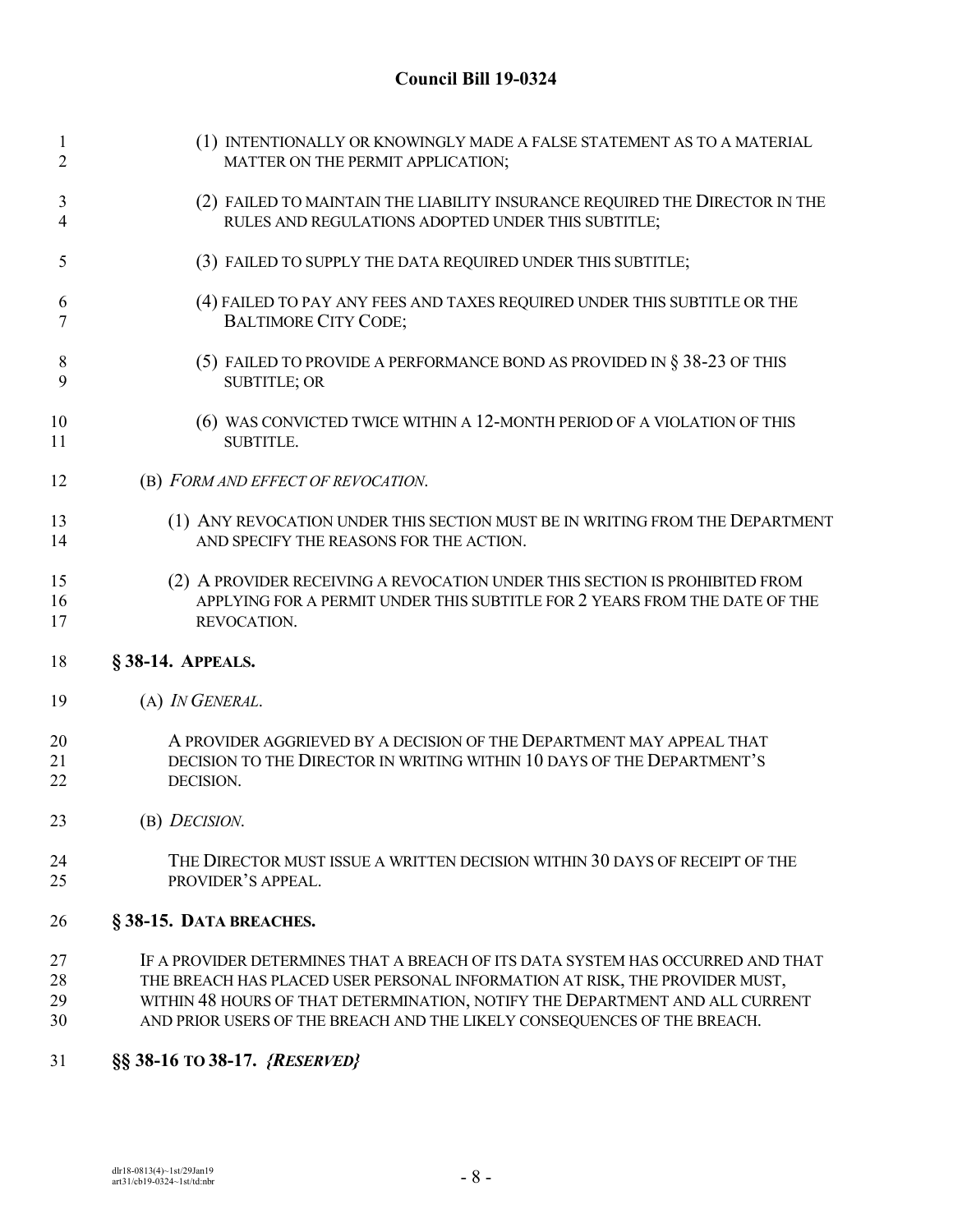| $\mathbf{1}$   | <b>PART 3. STANDARDS OF OPERATION</b>                                                                                                                                                                     |
|----------------|-----------------------------------------------------------------------------------------------------------------------------------------------------------------------------------------------------------|
| $\overline{2}$ | §38-18. UNLAWFUL OPERATION.                                                                                                                                                                               |
| 3              | AN E-BIKE OR E-SCOOTER MAY NOT BE RIDDEN:                                                                                                                                                                 |
| 4              | (1) IN A MANNER THAT VIOLATES APPLICABLE STATE OR LOCAL LAW;                                                                                                                                              |
| 5              | (2) AT SPEEDS THAT EXCEEDS 15 MILES PER HOUR;                                                                                                                                                             |
| 6              | (3) BY A PERSON YOUNGER THAN 16-YEARS OF AGE;                                                                                                                                                             |
| 7              | (4) WITH A PASSENGER;                                                                                                                                                                                     |
| 8<br>9<br>10   | (5) WITHOUT THE USE OF A HEADLIGHT OR HEADLAMP AFTER DUSK, BEFORE DAWN, OR<br>WHEN THE SAFE OPERATION OF A VEHICLE REQUIRES THE USE OF HEADLIGHT OR<br>HEADLAMP;                                          |
| 11<br>12       | (6) ON A PUBLIC RIGHT-OF-WAY WITH A POSTED SPEED THAT EXCEEDS 30 MILES PER<br>HOUR;                                                                                                                       |
| 13<br>14<br>15 | (7) ON A SIDEWALK, UNLESS THE POSTED SPEED ON THE ABUTTING PUBLIC RIGHT-OF-WAY<br>EXCEEDS 30 MILES PER HOUR AND THE SPEED OF THE E-BIKE OR E-SCOOTER ON THE<br>SIDEWALK DOES NOT EXCEED 6 MILES PER HOUR; |
| 16<br>17       | (8) WHILE CARRYING A PACKAGE, BUNDLE, OR OTHER ARTICLE THAT PREVENTS THE USER<br>FROM KEEPING BOTH HANDS ON THE HANDLEBARS; OR                                                                            |
| 18             | (9) WHILE PHYSICALLY CONTROLLING MORE THAN ONE E-BIKE OR E-SCOOTER.                                                                                                                                       |
| 19             | §38-19. UNLAWFUL PARKING.                                                                                                                                                                                 |
| 20             | (A) PUBLIC STREETS AND ALLEYS.                                                                                                                                                                            |
| 21<br>22<br>23 | A DOCKLESS VEHICLE MAY NOT BE PARKED ON A PUBLIC STREET OR ALLEY UNLESS THE<br>DIRECTOR HAS DESIGNATED AN AREA SPECIALLY-DESIGNED TO ACCOMMODATE DOCKLESS<br>VEHICLE PARKING.                             |
| 24             | (B) SIDEWALKS.                                                                                                                                                                                            |
| 25<br>26       | UNLESS OTHERWISE PROHIBITED BY LAW, RULE, OR REGULATION THAT PROHIBITS<br>PARKING ON A SIDEWALK, DOCKLESS VEHICLES MAY BE PARKED:                                                                         |
| 27             | (1) ON ANY SIDEWALK; OR                                                                                                                                                                                   |
| 28<br>29       | (2) ONLY AT DESIGNATED LOCATIONS ON SIDEWALKS AS DETERMINED BY THE<br>DIRECTOR.                                                                                                                           |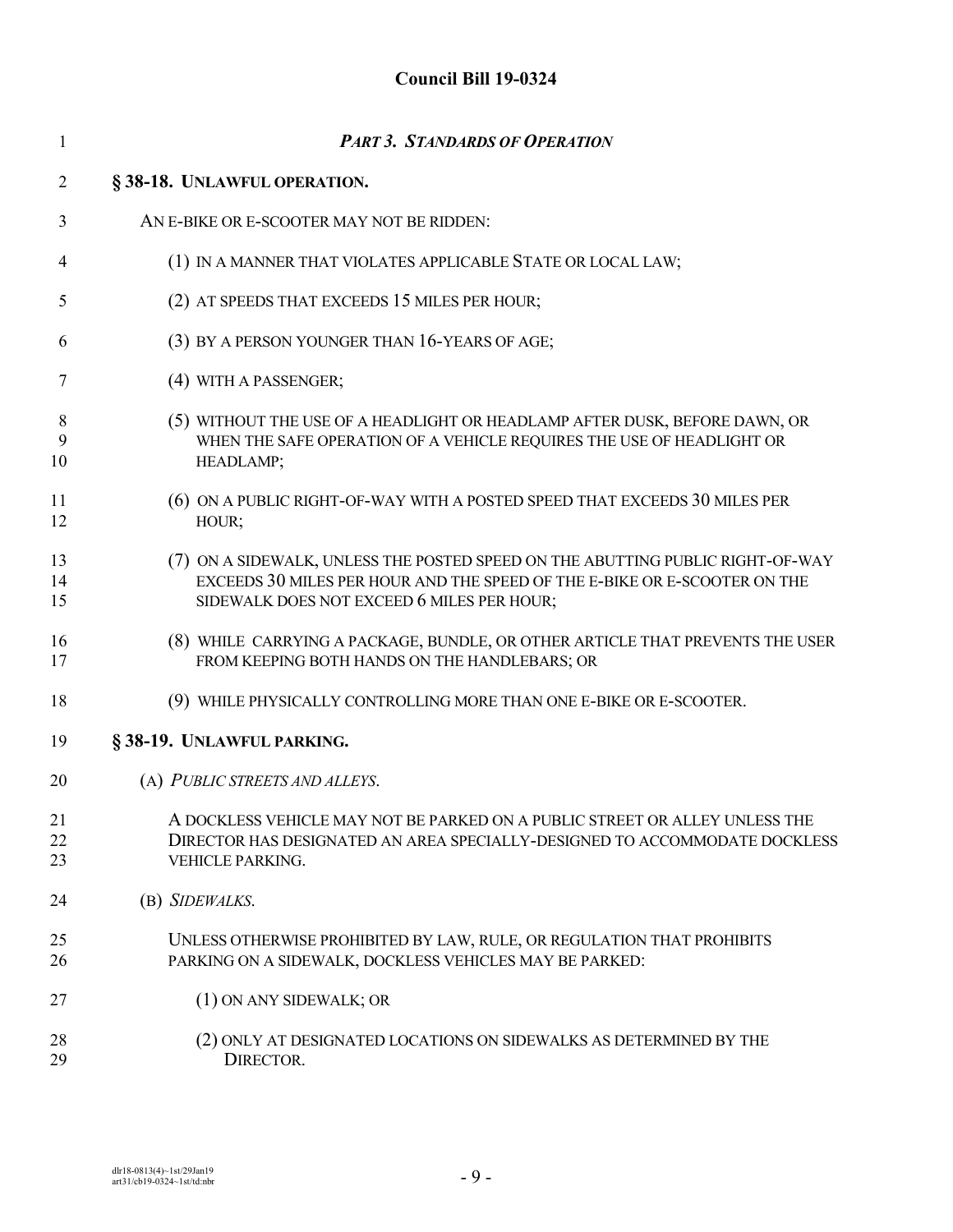(C) *MISCELLANEOUS LOCATIONS*. A DOCKLESS VEHICLE MAY NOT BE PARKED IN: (1) A DRIVEWAY; (2) AN AREA RESERVED FOR SIDEWALK DINING; (3) A TRANSIT ZONE, INCLUDING BUS STOPS, SHELTERS, AND PASSENGER-WAITING AREAS; (4) A LOADING ZONE; 8 (5) A PARKING ZONE DEDICATED TO ACCESSIBLE PARKING; 9 (6) A MANNER THAT REDUCES THE PEDESTRIAN ZONE TO LESS THAN 4 FEET OR THAT<br>10 OTHERWISE PROHIBITS THE FREE FLOW OF PEDESTRIAN TRAFFIC OTHERWISE PROHIBITS THE FREE FLOW OF PEDESTRIAN TRAFFIC; (7) A MANNER THAT INTERFERES WITH PLACES OF ACCESS FOR PERSONS WITH DISABILITIES AS REQUIRED BY THE AMERICANS WITH DISABILITIES ACT; OR 13 (8) A MANNER OR LOCATION PROHIBITED BY THE DIRECTOR BY RULE OR REGULATION. (D) *DISCARDED DOCKLESS VEHICLES*. DOCKLESS VEHICLES MUST BE PARKED IN A STANDING UPRIGHT POSITION. **§ 38-20. USER EDUCATION.** (A) *IN GENERAL.* A PROVIDER MUST EDUCATE ITS USERS IN THE LAWS, RULES, AND REGULATIONS APPLICABLE TO THE RIDING, OPERATION, AND PARKING OF DOCKLESS VEHICLES. (B) *PUBLICATION.* AS A COMPONENT OF THE EDUCATION REQUIRED UNDER THIS SECTION, A PROVIDER MUST MAKE VISIBLE ON ITS DOCKLESS VEHICLES OR PUBLISH ON ITS MOBILE APPLICATION, OR 23 BOTH, THE STANDARDS OF OPERATION SET FORTH IN § 38-17 AND § 38-18 OF THIS SUBTITLE. **§ 38-21. ADVERTISING PROHIBITED.** A PROVIDER MAY NOT DISPLAY THIRD PARTY ADVERTISING ON ITS DOCKLESS VEHICLES. **§ 38-22. PROVIDER OPERATIONAL RESPONSIBILITIES. A PROVIDER MUST:**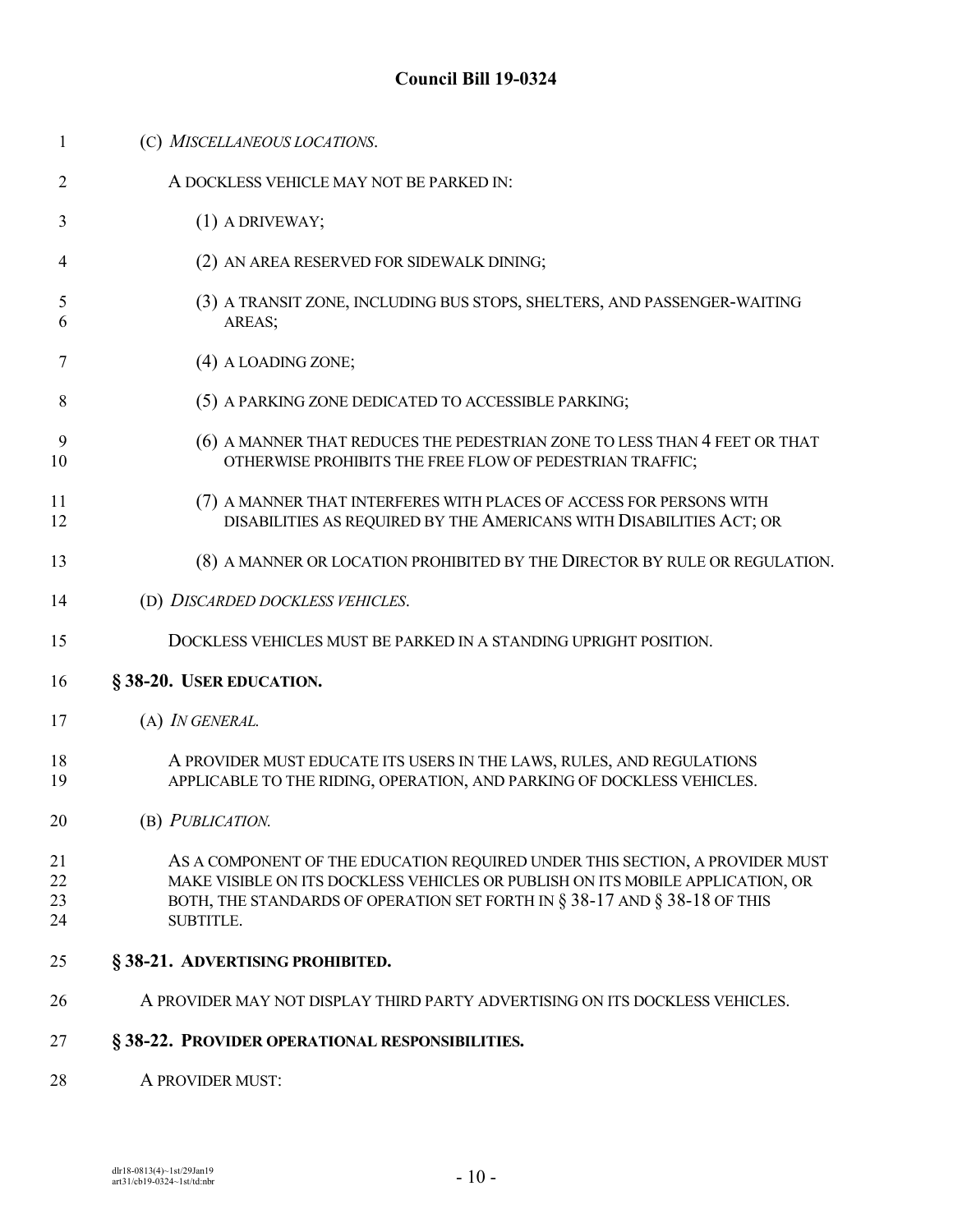| $\overline{c}$<br>3 | (1) OPERATE A 24-HOUR CUSTOMER SERVICE PHONE NUMBER FOR USERS, THE GENERAL<br>PUBLIC, AND CITY OFFICIALS TO REPORT DOCKLESS VEHICLES THAT ARE INOPERABLE<br>OR SUSPECTED OF BEING OPERATED OR PARKED IN APPARENT VIOLATION OF THE LAW; |
|---------------------|----------------------------------------------------------------------------------------------------------------------------------------------------------------------------------------------------------------------------------------|
| 4                   | (2) REMOVE ITS DOCKLESS VEHICLES FROM ANY PUBLIC RIGHT-OF-WAY BETWEEN DUSK                                                                                                                                                             |
| 5                   | AND DAWN AS DETERMINED BY THE DIRECTOR IN THE RULES AND REGULATIONS                                                                                                                                                                    |
| 6                   | ADOPTED UNDER THIS SUBTITLE;                                                                                                                                                                                                           |
| 7                   | (3) ENSURE THAT ITS DOCKLESS VEHICLES ARE PARKED AS REQUIRED BY LAW, RULE, OR                                                                                                                                                          |
| 8                   | REGULATION;                                                                                                                                                                                                                            |
| 9                   | (4) REMOVE OR REPOSITION ITS DOCKLESS VEHICLES THAT ARE PARKED ILLEGALLY                                                                                                                                                               |
| 10                  | WITHIN 2 HOURS OF BEING NOTIFIED BY THE DEPARTMENT OR ANY OTHER                                                                                                                                                                        |
| 11                  | GOVERNMENT AGENCY OF A VIOLATION;                                                                                                                                                                                                      |
| 12                  | (5) REMOVE OR REPOSITION ITS DOCKLESS VEHICLES THAT ARE PARKED ILLEGALLY                                                                                                                                                               |
| 13                  | WITHIN 6 HOURS OF BEING NOTIFIED BY THE PUBLIC;                                                                                                                                                                                        |
| 14                  | (6) ENSURE THAT ITS DOCKLESS VEHICLES ADHERE TO APPLICABLE NATIONAL SAFETY                                                                                                                                                             |
| 15                  | STANDARDS;                                                                                                                                                                                                                             |
| 16                  | (7) ENSURE THAT ITS OPERATIONS ADHERE TO THE REQUIREMENTS OF EQUITABLE ACCESS                                                                                                                                                          |
| 17                  | AS DETERMINED BY THE DIRECTOR IN THE RULES AND REGULATIONS ADOPTED UNDER                                                                                                                                                               |
| 18                  | THIS SUBTITLE; AND                                                                                                                                                                                                                     |
| 19                  | (8) COMPLY WITH ALL OTHER REQUIREMENTS ESTABLISHED BY THE DIRECTOR FOR THE                                                                                                                                                             |
| 20                  | OPERATION OF DOCKLESS VEHICLES FOR HIRE.                                                                                                                                                                                               |
| 21                  | §38-23. PERFORMANCE BOND.                                                                                                                                                                                                              |
| 22                  | (A) <i>IN GENERAL</i> .                                                                                                                                                                                                                |
| 23                  | PROVIDERS MUST PROVIDE A PERFORMANCE BOND IN AN AMOUNT AND FORM SPECIFIED BY                                                                                                                                                           |
| 24                  | THE DIRECTOR.                                                                                                                                                                                                                          |
| 25                  | $(B)$ <i>USE</i> .                                                                                                                                                                                                                     |
| 26                  | THE FUNDS AVAILABLE FROM THE BOND REQUIRED BY THIS SECTION SHALL BE APPLIED TO                                                                                                                                                         |
| 27                  | PAY FOR:                                                                                                                                                                                                                               |
| 28                  | (1) DAMAGE TO PUBLIC PROPERTY CAUSED BY A PROVIDER'S DOCKLESS VEHICLES; OR                                                                                                                                                             |
| 29                  | (2) THE REMOVAL AND STORAGE OF A PROVIDER'S DOCKLESS VEHICLES THAT ARE                                                                                                                                                                 |
| 30                  | PARKED ILLEGALLY.                                                                                                                                                                                                                      |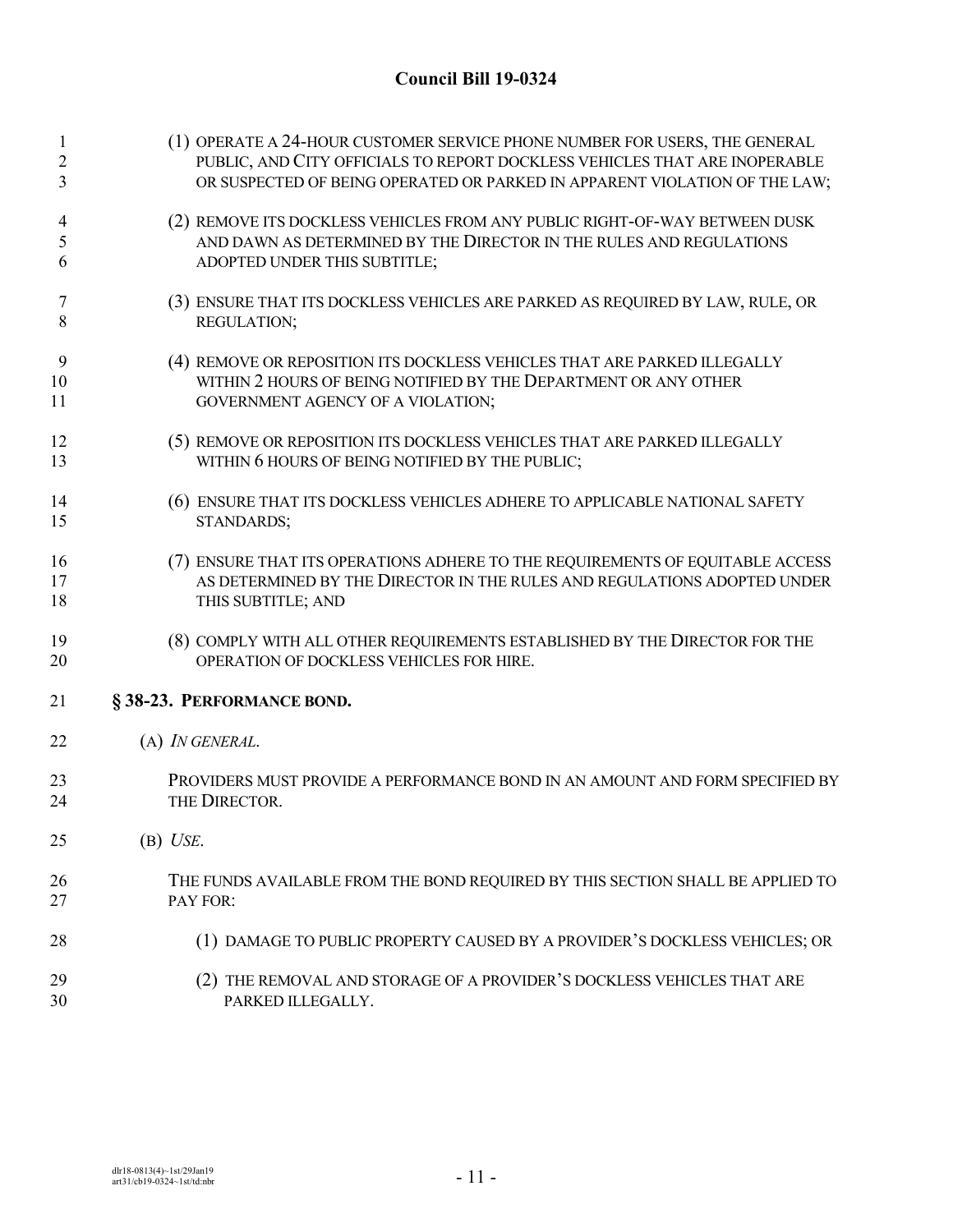| 2  | (A) <i>IN GENERAL</i> .                                                         |
|----|---------------------------------------------------------------------------------|
| 3  | A DOCKLESS VEHICLE FOR HIRE IS SUBJECT TO SEIZURE IF IT IS PARKED OR USED IN    |
| 4  | VIOLATION OF THIS SUBTITLE.                                                     |
| 5  | (B) WARRANT NOT NECESSARY.                                                      |
| 6  | (1) AN ENFORCEMENT OFFICER NEED NOT HAVE A WARRANT IN ORDER TO SEIZE A          |
| 7  | DOCKLESS VEHICLE FOR HIRE IN VIOLATION OF THIS SUBTITLE IF:                     |
| 8  | (I) THE ENFORCEMENT OFFICER HAS PROBABLE CAUSE TO BELIEVE THAT THE              |
| 9  | DOCKLESS VEHICLE FOR HIRE HAS BEEN PARKED OR USED IN VIOLATION OF THIS          |
| 10 | <b>SUBTITLE; AND</b>                                                            |
| 11 | (II) A WARRANT IS NOT CONSTITUTIONALLY REQUIRED UNDER THE                       |
| 12 | CIRCUMSTANCES.                                                                  |
| 13 | (2) WHENEVER AN ENFORCEMENT OFFICER SEIZES A DOCKLESS VEHICLE FOR HIRE UNDER    |
| 14 | THIS SECTION, THE ENFORCEMENT OFFICER MAY CAUSE IT TO BE MOVED TO A PLACE       |
| 15 | DESIGNATED BY THE DEPARTMENT.                                                   |
| 16 | (C) VEHICLES RETURNED ON PAYMENT.                                               |
| 17 | ANY DOCKLESS VEHICLE FOR HIRE SEIZED UNDER THIS SECTION MUST BE RETURNED TO ITS |
| 18 | PROVIDER ON PAYMENT FROM FUNDS PROVIDED BY THE PERFORMANCE BOND REQUIRED        |
| 19 | BY § 38-23 OF THIS SUBTITLE.                                                    |
| 20 | (D) RULES AND REGULATIONS.                                                      |
| 21 | THE RULES AND REGULATIONS ADOPTED UNDER THIS SUBTITLE MUST INCLUDE THE          |
| 22 | ADMINISTRATION AND PROCESSES NECESSARY TO IMPLEMENT THIS SECTION.               |
| 23 | §§ 38-25 TO 38-26. {RESERVED}                                                   |
| 24 | <b>PART 4. PENALTIES AND ENFORCEMENT</b>                                        |
| 25 | § 38-27. ENFORCEMENT BY CITATION.                                               |
| 26 | (A) IN GENERAL.                                                                 |
| 27 | IN ADDITION TO ANY OTHER CIVIL OR CRIMINAL REMEDY OR ENFORCEMENT PROCEDURE,     |
| 28 | THIS SUBTITLE MAY BE ENFORCED BY ISSUANCE OF:                                   |
| 29 | (1) AN ENVIRONMENTAL CITATION AS AUTHORIZED BY THE CITY CODE ARTICLE 1,         |
| 30 | SUBTITLE 40 {"ENVIRONMENTAL CONTROL BOARD"}; OR                                 |
| 31 | (2) A CIVIL CITATION AS AUTHORIZED BY THE CITY CODE ARTICLE 1, SUBTITLE 41      |
| 32 | {"CIVIL CITATIONS"}.                                                            |

**§ 38-24. SEIZURE.**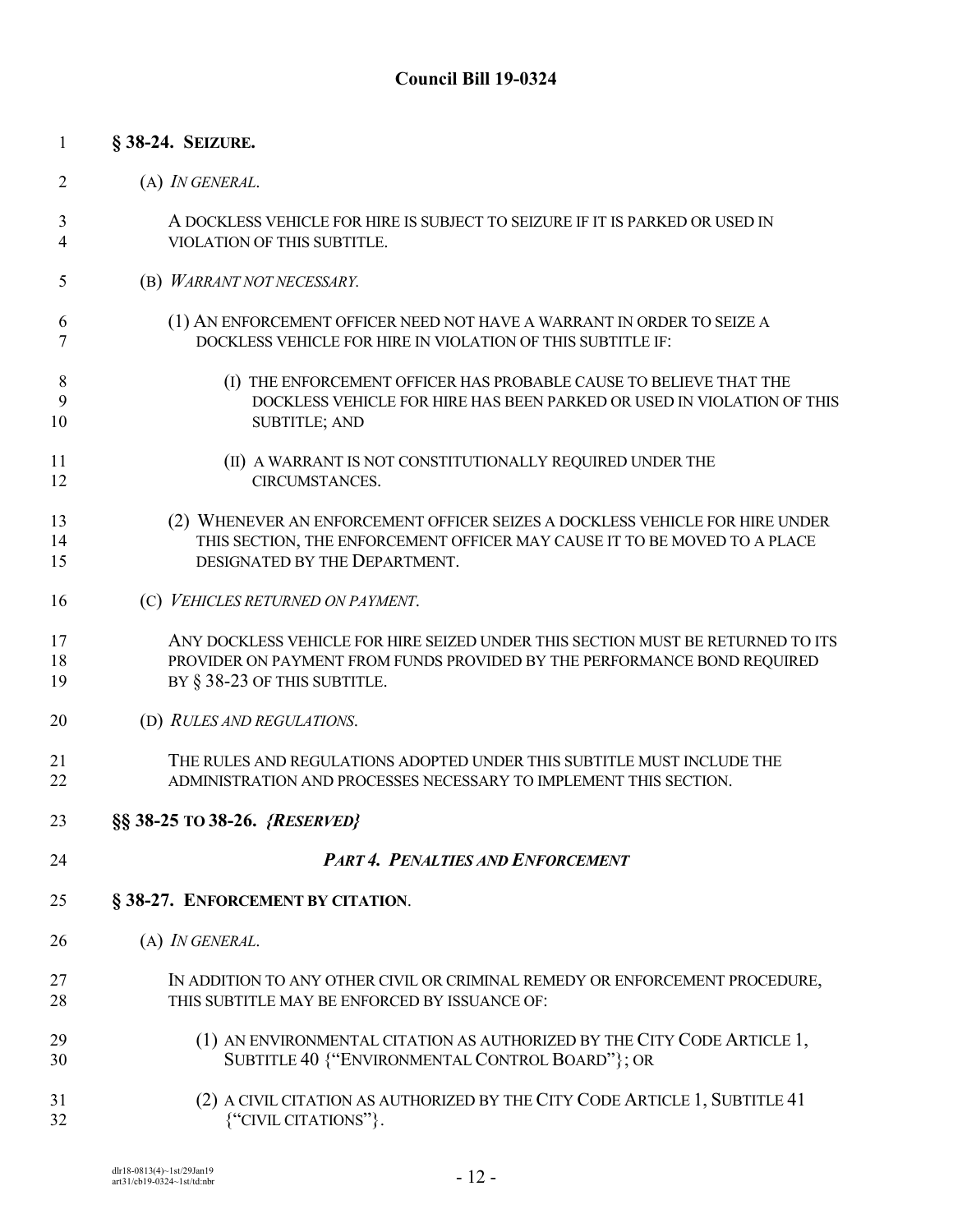| $\overline{2}$<br>3       | THE ISSUANCE OF A CITATION TO ENFORCE THIS SUBTITLE DOES NOT PRECLUDE PURSUING<br>ANY OTHER CIVIL OR CRIMINAL REMEDY OR ENFORCEMENT ACTION AUTHORIZED BY LAW.                                                                                                                                                                                             |
|---------------------------|-----------------------------------------------------------------------------------------------------------------------------------------------------------------------------------------------------------------------------------------------------------------------------------------------------------------------------------------------------------|
| 4                         | (C) EACH DAY A SEPARATE OFFENSE.                                                                                                                                                                                                                                                                                                                          |
| 5                         | EACH DAY THAT A VIOLATION CONTINUES IS SEPARATE OFFENSE.                                                                                                                                                                                                                                                                                                  |
| 6<br>7                    | § 38-28. CRIMINAL PENALTIES.                                                                                                                                                                                                                                                                                                                              |
| 8                         | $(A)$ <i>IN GENERAL</i> .                                                                                                                                                                                                                                                                                                                                 |
| 9<br>10<br>11<br>12<br>13 | EXCEPT AS OTHERWISE SPECIFIED, ANY PERSON WHO VIOLATES ANY PROVISIONS OF THIS<br>SUBTITLE OR OF THE RULES AND REGULATIONS ADOPTED UNDER THIS SUBTITLE IS GUILTY<br>OF A MISDEMEANOR AND, ON CONVICTION, IS SUBJECT TO FINE OF NOT MORE THAN \$1,000<br>OR TO IMPRISONMENT FOR NOT MORE THAN 30 DAYS OR TO BOTH FINE AND IMPRISONMENT<br>FOR EACH OFFENSE. |
| 14                        | (B) EACH DAY A SEPARATE OFFENSE.                                                                                                                                                                                                                                                                                                                          |
| 15                        | EACH DAY THAT A VIOLATION CONTINUES IS SEPARATE OFFENSE.                                                                                                                                                                                                                                                                                                  |
| 16                        | <b>Article 1. Mayor, City Council, and Municipal Agencies</b>                                                                                                                                                                                                                                                                                             |
| 17                        | <b>Subtitle 40. Environmental Control Board</b>                                                                                                                                                                                                                                                                                                           |
| 18                        | § 40-14. Violations to which subtitle applies.                                                                                                                                                                                                                                                                                                            |
| 19                        | (e) Provisions and penalties enumerated.                                                                                                                                                                                                                                                                                                                  |
| 20                        | (5) Article 31. Transit and Traffic                                                                                                                                                                                                                                                                                                                       |
| 21                        | <b>SUBTITLE 38. DOCKLESS VEHICLES</b>                                                                                                                                                                                                                                                                                                                     |
| 22                        | \$20<br>§ 38-17. UNLAWFUL OPERATION                                                                                                                                                                                                                                                                                                                       |
| 23<br>24                  | § 38-18. UNLAWFUL PARKING<br>\$20                                                                                                                                                                                                                                                                                                                         |
| 25                        | Article 1. Mayor, City Council, and Municipal Agencies                                                                                                                                                                                                                                                                                                    |
| 26                        | <b>Subtitle 41. Civil Citations</b>                                                                                                                                                                                                                                                                                                                       |
| 27                        | §41-14. Offenses to which subtitle applies - Listing.                                                                                                                                                                                                                                                                                                     |
| 28<br>29                  | (4) Article 31. Transit and Traffic                                                                                                                                                                                                                                                                                                                       |
| 30                        | <b>SUBTITLE 38. DOCKLESS VEHICLES</b>                                                                                                                                                                                                                                                                                                                     |

(B) *PROCESS NOT EXCLUSIVE*.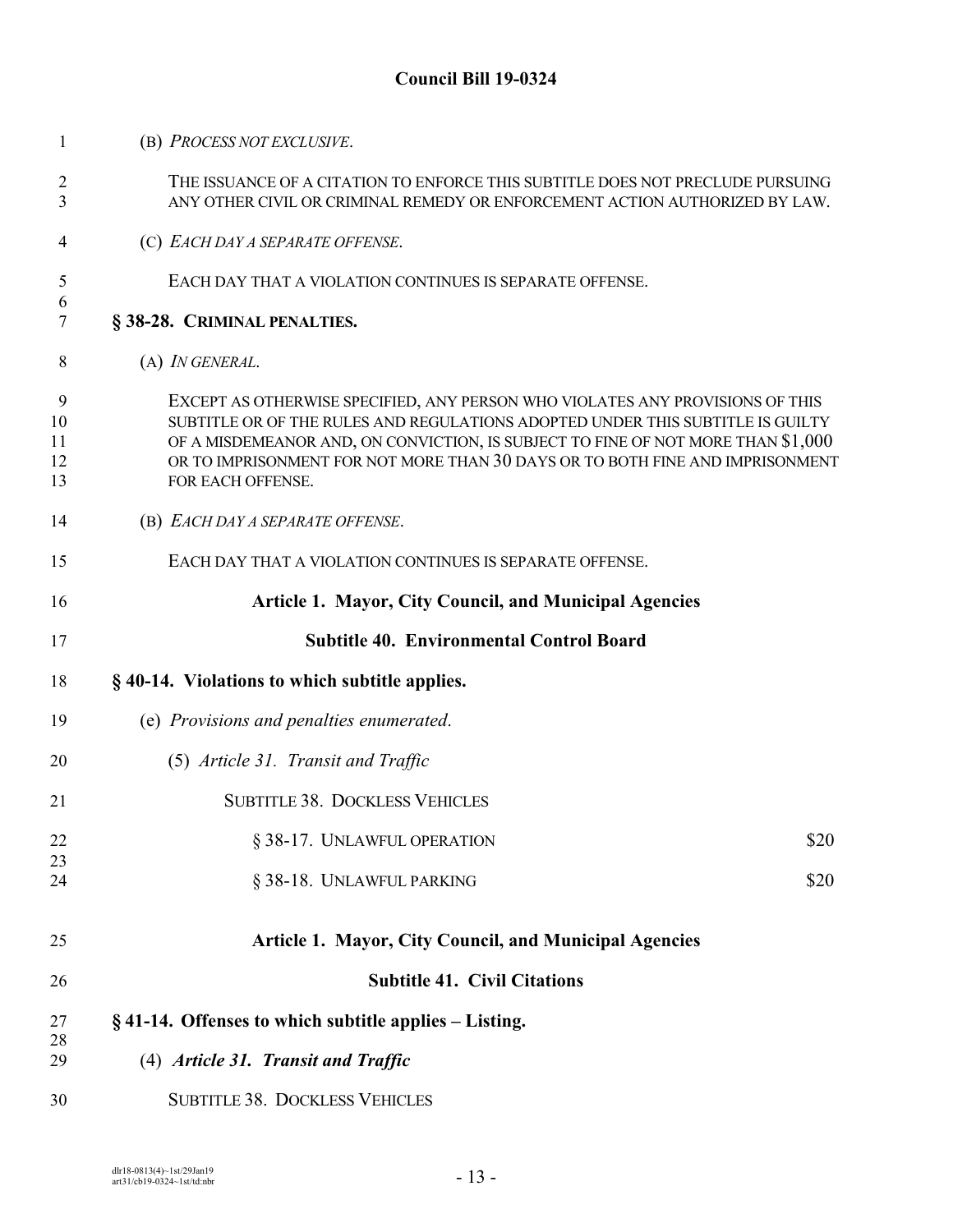| $\mathbf{1}$<br>$\overline{2}$ | § 38-17. UNLAWFUL OPERATION                                                                                                                              | \$20 |
|--------------------------------|----------------------------------------------------------------------------------------------------------------------------------------------------------|------|
| 3                              | § 38-18. UNLAWFUL PARKING                                                                                                                                | \$20 |
| 4<br>5                         | <b>Article 28. Taxes</b>                                                                                                                                 |      |
| 6                              | <b>Subtitle 31. DOCKLESS VEHICLES</b>                                                                                                                    |      |
| 7                              | § 31-1. DEFINITIONS.                                                                                                                                     |      |
| 8                              | (A) <i>IN GENERAL</i> .                                                                                                                                  |      |
| 9                              | IN THIS SUBTITLE, THE FOLLOWING TERMS HAVE THE MEANINGS INDICATED.                                                                                       |      |
| 10<br>11                       | (B) DIRECTOR.                                                                                                                                            |      |
| 12<br>13                       | "DIRECTOR" MEANS THE DIRECTOR OF THE DEPARTMENT OF FINANCE OR THE<br>DIRECTOR'S DESIGNEE.                                                                |      |
| 14                             | (C) DOCKLESS VEHICLE FOR HIRE.                                                                                                                           |      |
| 15<br>16                       | "DOCKLESS VEHICLE FOR HIRE" HAS THE MEANING STATED IN CITY CODE ARTICLE 31, §<br>38-1(C) {"DEFINITIONS - DOCKLESS VEHICLE FOR HIRE"}.                    |      |
| 17                             | (D) PROVIDER.                                                                                                                                            |      |
| 18<br>19                       | "PROVIDER" HAS THE MEANING STATED IN CITY CODE ARTICLE 31, §38-1(F)<br>{"DEFINITIONS - PROVIDER"}.                                                       |      |
| 20                             | § 31-2. TAX IMPOSED.                                                                                                                                     |      |
| 21<br>22                       | AN EXCISE TAX IS LEVIED AND IMPOSED UPON EVERY PROVIDER OF DOCKLESS VEHICLES FOR<br>HIRE.                                                                |      |
| 23                             | § 31-3. AMOUNT OF TAX.                                                                                                                                   |      |
| 24                             | THE AMOUNT OF THE TAX IS 10 CENTS PER DOCKLESS-VEHICLE-FOR-HIRE RENTAL.                                                                                  |      |
| 25                             | § 31-4. REMITTANCE AND REPORTS.                                                                                                                          |      |
| 26                             | (A) REMITTANCE.                                                                                                                                          |      |
| 27<br>28                       | A PROVIDER SHALL REMIT THE TAX IMPOSED BY THIS SUBTITLE TO THE DIRECTOR ON OR<br>BEFORE THE FIRST DAY OF JANUARY AND THE FIRST DAY OF JULY OF EACH YEAR. |      |
| 29                             | (B) REPORTS.                                                                                                                                             |      |
| 30<br>31                       | (1) EACH REMITTANCE MUST BE ACCOMPANIED BY A REPORT OF ALL SERVICE<br>TRANSACTIONS FOR THE PERIOD REPORTED.                                              |      |